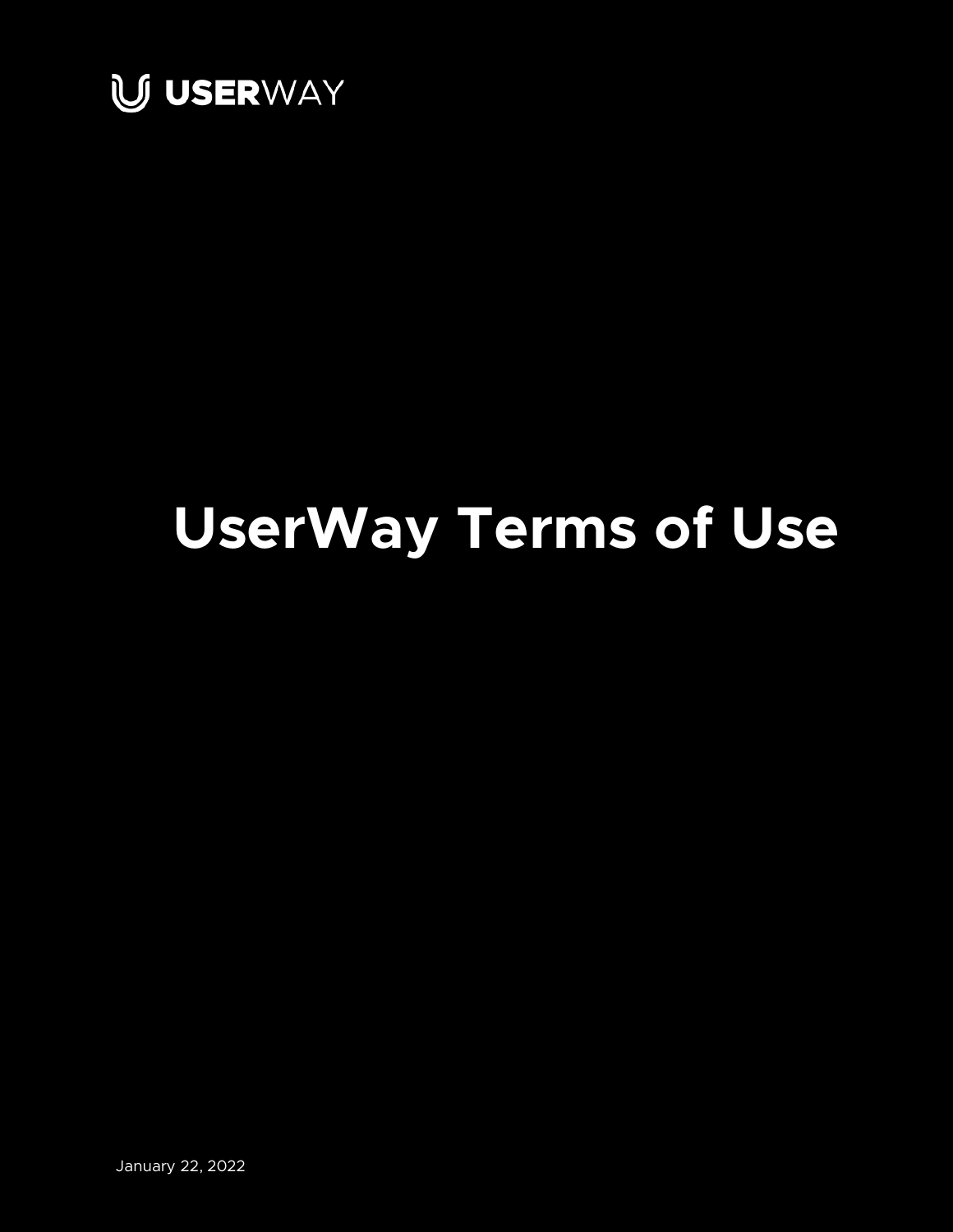#### **UserWay Terms of Use**

These Terms and Conditions of Service ("**Terms**", "**Terms and Conditions**") govern your ("**You**", "**Your**" or "**Licensee**") relationship with UserWay Inc. (together with its subsidiaries, representatives, affiliates, officers, and directors, "**UserWay**" or "**We**" or "**Us**" or "**Our**") regarding your access and use of our website whose address is https://userway.org/ (together with any other associated websites running which we make use of such as UserWay.org or UserWay.com the "**UserWay Website**") and the UserWay professional services or Products which include the AI-Powered Accessibility Widget (the "**AI-Widget**") UserWay's Free Accessibility Widget (the "**Free-Widget**", which together with the AI-Widget shall be referred to herein as the "**Widget**"); UserWay's Accessibility Scanning & Monitoring (which together with the UserWay Inspector shall be referred to herein as the "**Scanner**"); UserWay Audits (the "**Audit**"), UserWay AI-Powered Content Moderator (the "**Moderator**"); and any additional services or products that UserWay may provide (collectively referred to herein as the "**Products**" and together with the UserWay Website, the "**Service**"). The Service is used either on a website or on digital content owned or controlled by Licensee (the "**Licensee Website**").

Please read these Terms carefully before using the Services. Your access to and use of the Services is conditioned on your acceptance of and compliance with these Terms, which may be indicated by clicking the "I Accept" or "I Agree" option available in some of the Products, completing the registration process, or using the Services. By accessing or using the Service, You agree to be bound by these Terms. If You disagree with any part of these Terms, then you may not use or access the Service. In order to agree to these Terms, You need to (i) be at least 18 years old or You need to have Your parent or guardian's consent to agree to these Terms (as per the stipulations of the United States' Children Online Privacy Protection Act (COPPA)); and (ii) have the power to enter into a binding contract with Us and not be prohibited from doing so under any applicable law.

Your use of the Service is subject to any additional terms, policies, rules, or guidelines applicable to the Service or certain features of the Service, that may be published by Us from time to time. All such additional terms, policies, rules, or guidelines are incorporated herein by reference, and shall be considered an integral part of these Terms.

#### **Non-exclusive License**

Subject to the terms and conditions of these Terms, You are hereby granted a limited, revocable, non-exclusive, non-assignable, non-sublicensable, license to install and use the Products on Licensee's Website subject to and in accordance with these Terms (the "License"). Each License is applicable to one Licensee Website unless otherwise specified in the applicable Purchase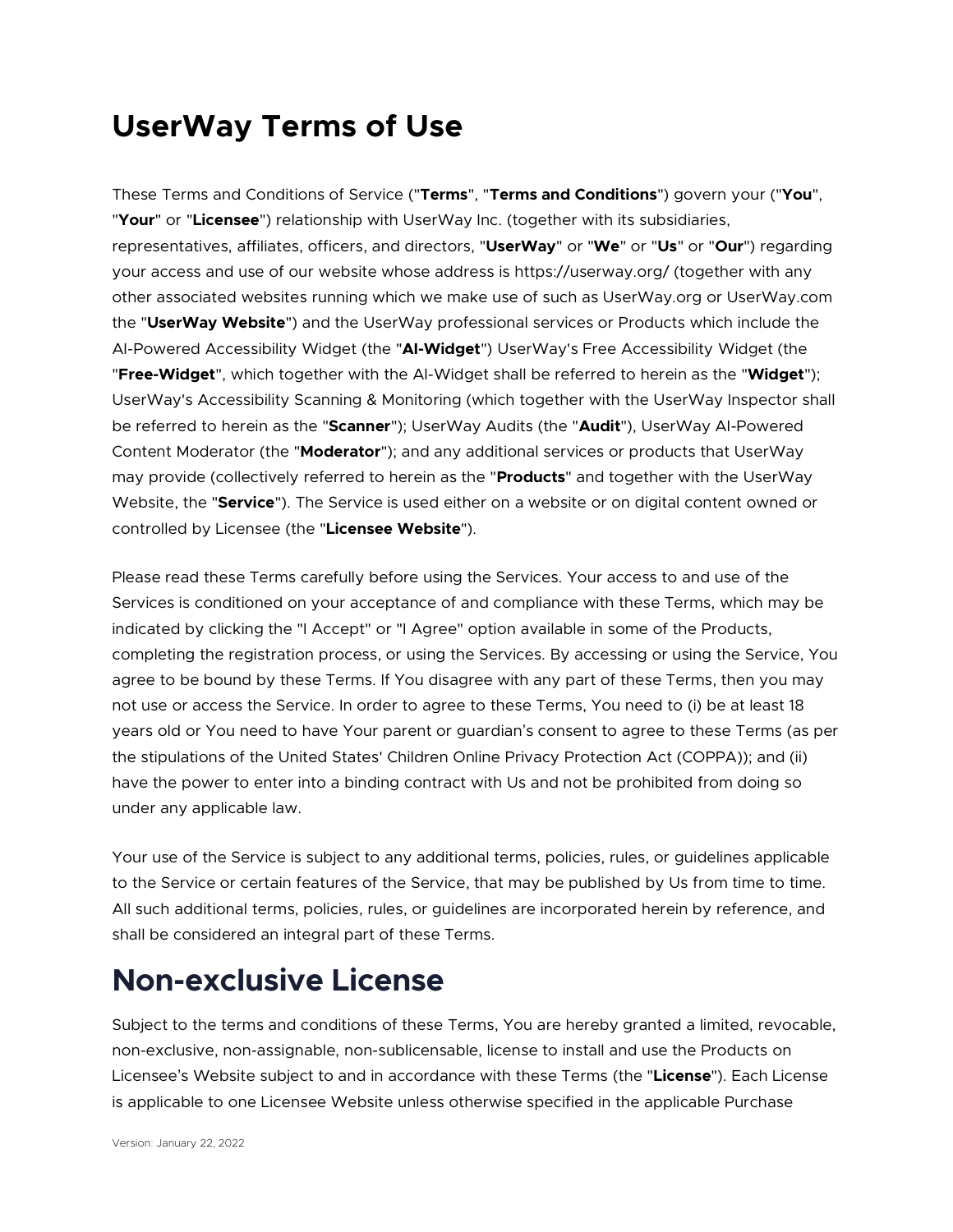Order. It is hereby clarified that License does not grant You any ownership rights over the Products or any part thereof. After the Widget has been embedded in Your website, no further use of the same may be made, and the Widget shall not be embedded in any other domain name or any other website/s operated by You, unless You purchased or otherwise obtained through Us an additional License for such additional website/s.

You are not permitted to use the Products for purposes other than as detailed above, and You shall not make the Service available for any commercial use unless you received Our prior written approval. All rights in and to the Service not expressly granted to You in these Terms and all intellectual property rights therein are reserved and retained by UserWay without restriction. Without limiting the generality of the foregoing, You agree not to (and not to allow any third party to): (i) sublicense, distribute, or use the Service outside of the scope of these Terms; (ii) copy, modify, reproduce, adapt, translate or otherwise create derivative works of the Service or any documentation related thereto; (iii) reverse engineer, decompile, disassemble or otherwise attempt to discover the source code of the Service or any part thereof, except as expressly permitted by the law in effect in the jurisdiction in which You are located; (iv) rent, lease, license, sell, assign or otherwise transfer rights in or to the License, the Service or any part thereof; (v) use the trademarks, trade names, service marks, logos, domain names and other distinctive brand features or any copyright or other proprietary rights associated with the Service for any purpose without the express written consent of UserWay; or (vi) use, post, transmit or introduce any device, software or routine which interferes or attempts to interfere with the operation of the Service.

## **UserWay Service**

UserWay exerts commercial efforts to ensure that its Products enable Licensee's Website to become compliant with the WCAG 2.1 level AA success criteria (the "**WCAG Standard**").

When the Free-Widget is embedded into Licensee's Website, Licensee's Website will make available user-triggered accessibility enhancements enabling Licensee's Website to become more accessible for some users once accessibility functions are manually enabled by an end-user of Licensee Website.

When the AI-Widget is embedded into Licensee's Website, Licensee's Website will become substantially more accessible in accordance with the provisions of the WCAG Standard, with little-to-no intervention required by the Licensee's Website administrator(s), developer(s) and/or end-users.

When the Scanner's violation reports and instructions for remediation with regards to the applicable scanned and monitored Licensee's Website are followed and implemented by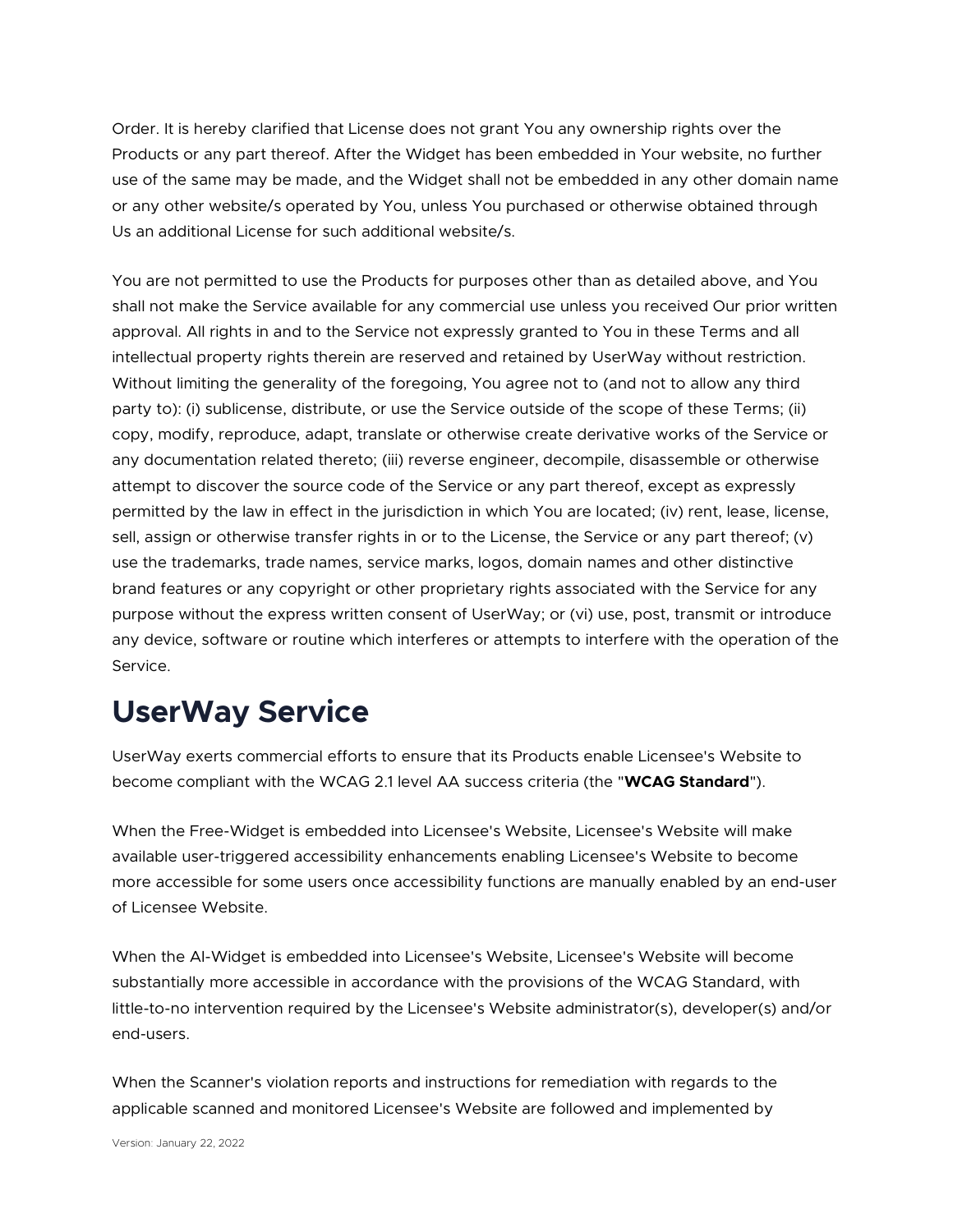Licensee Website administrators or developers, such Licensee's Website will become substantially more accessible in accordance with the provisions of the WCAG Standard. Without limiting the foregoing, and for the avoidance of doubt, this applies to all the code within scope of the Scanner (HTML) and not to non-HTML items made available on the Licensee Website such as PDF, Audio, Video, etc.

Should You provide Us with a written notice regarding any error or deviation from the WCAG Standard, We can assist You in repairing such error or deviation (the "**Professional Services**"). Any such notice concerning a violation must be as detailed and as specific as possible and include reference to the exact component of Licensee's Website that is not accessible. Without limiting the foregoing and for the avoidance of doubt, We undertake to use reasonable commercial efforts to (a) offer you Professional Services; (b) advise You of how to make Licensee Websites compliant; and (c) address and remediate such violations within the scope of Our Products 'technical capabilities, provided however, that in each case, You shall be solely responsible for the implementation of our instructions.

## **UserWay Support**

We will provide You during regular business hours and via e-mail, chat and video conferencing technical support and assistance in operating the Products. All such services shall be provided subject to timely payment of support fees and shall be made on a reasonable commercial efforts basis, depending, inter alia, on the severity level of the technical issue reported to Us.

## **Rules of Conduct**

We try to provide information as accurate and as up to date as possible on the Website.

You may not use the Service in connection with any content that is illegal (in any applicable jurisdiction) or may infringe or promote the infringement of any copyright, patent, trademark, service mark, trade secret, moral right, or other intellectual property or proprietary right of UserWay or any other third party. You may not use the Service to post unlawful or defamatory information about UserWay or a person without their consent, including any information that is harassing or would intentionally inflict emotional distress. You may not use the Service to send spam messages, including, without limitation, commercial advertising or mass e-mailings. We reserve the right to notify the appropriate law enforcement department in case of a violation that is a criminal offense. The prohibited uses detailed above are intended as guidelines regarding improper and inappropriate conduct and should not be interpreted as an exhaustive list. Generally, conduct that violates law, regulation, or the accepted norms of the Internet community, whether or not expressly mentioned in these Terms is prohibited. We reserve the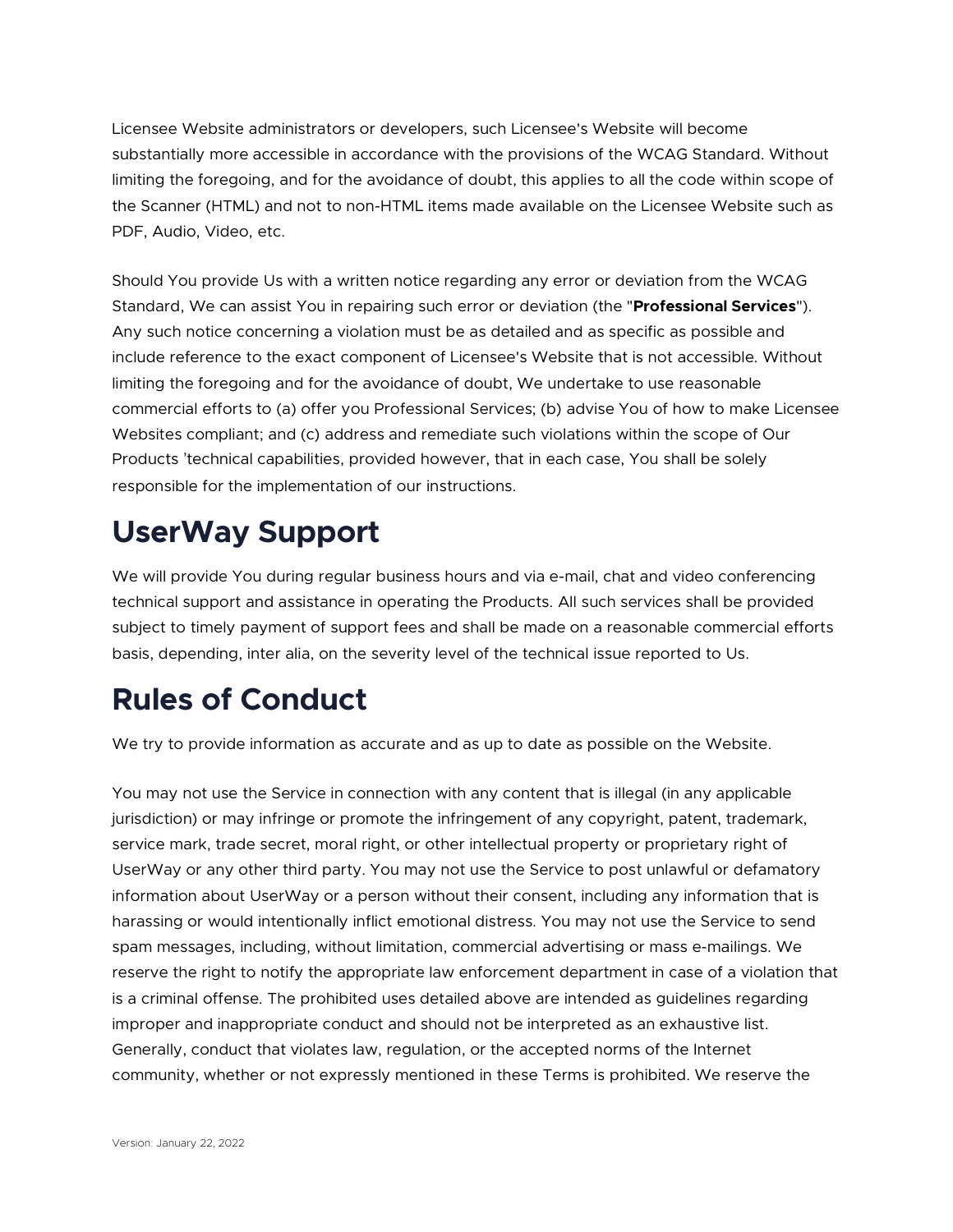exclusive right, at all times, to prohibit activities that damage Our commercial interests, reputation and goodwill.

By Registering to the Website or using the Products, You agree to be added to our mailing list and to receive UserWay's transactional emails, updates, newsletters, and other promotional or advertising content. You also consent to the collection, use and disclosure of Your personally identifiable information as well as any non-personally identifiable information. We will retain and use such information, as well as the Registration Data, pursuant to Our Privacy Policy (located at: https://userway.org/privacy) which is incorporated herein by reference.

## **Payments**

These Terms and the purchase order or any other record of payment for the Service entered into between You and Us (collectively the "**PO**") shall be the complete and binding agreement between Us and the customer identified in the PO, covering the License to use the Service, and the printed and/or electronic user documentation accompanying the Service, and/or maintenance, support or other services ordered thereunder, and is effective when executed. In any event of a conflict or a contradiction between the terms of the PO and these Terms, the PO shall prevail.

Unless otherwise stated, all fees are quoted in U.S. Dollars. Any outstanding balance becomes immediately due and payable upon termination of these Terms and any collection expenses (including attorneys' fees) incurred by Us will be included in the amount owed and may be charged to the applicable billing mechanism associated with You. Unless agreed otherwise in the PO, all fees payable hereunder shall be prepaid. Unless agreed otherwise in the PO, all fees payable hereunder, do not include local, state or federal sales, use, excise, personal property, VAT or other similar taxes or duties, including, without limitation, any withholding tax, and any such taxes, to the extent legally applicable, shall be borne and paid by You. Any delay in payment of the fees payable hereunder shall be bear interest at the rate which is the lower of: (i) 1.5% per month; or (2) the maximum rate authorized under applicable law.

## **UserWay's Guarantee**

When you purchase and operate the UserWay's AI-Powered Accessibility Widget, UserWay shall indemnify you up to a sum of \$10,000 or \$1,000,000, depending on your plan, against any amount which a competent court instructed you to pay a third party arising from violations of a referenced WCAG standard (either WCAG 2.0 level AA or WCAG 2.1 level AA) which is initiated against you (the "Claim"), subject to the following conditions: (i) you purchased and correctly operated the UserWay's AI-Powered Accessibility Widget prior to the earliest date in the claim;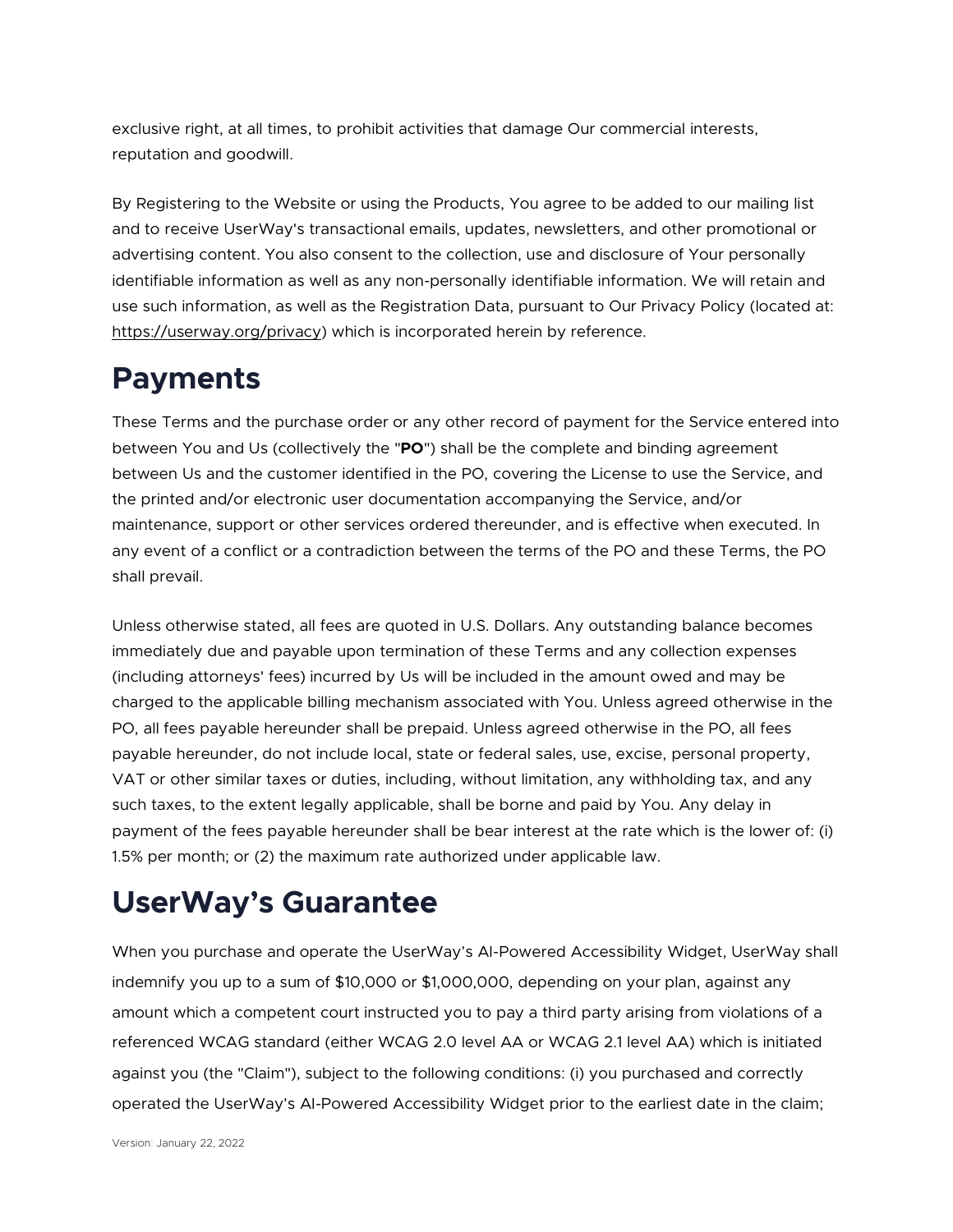(ii) the Claim refers to violations that are known to be remediated by UserWay's AI-Powered Accessibility Widget, (iii) you engage a competent counsel which UserWay believes (in its discretion) has adequate skills and knowledge of accessibility domain and comprehension of the laws in question who responds in a timely and competent manner to a Claim, requesting information and/or time extensions as needed; (iv) you and your counsel will share all communication with the UserWay compliance team and consult with UserWay prior to responding to any Claim; (v) to the extent relevant, and within sixty days of receiving the Claim, your team will remediate, in a timely manner, any violations which UserWay's AI-Powered Accessibility Widget cannot remediate automatically such as recorded videos, linked PDFs etc. as UserWay shall instruct you; (iv) you will retain UserWay to perform professional services on your behalf with respect to any consultation regarding the Claim and/or remediation which your team cannot perform.

## **Refund policy**

To the extent You are not satisfied with the Service you may cancel your subscription within 14 days as of the date of commencement of your subscription to the Service. Your cancellation request should be sent to support@userway.org, and it should include your full name, the domain name for which the service cancellation is sought, a copy of the PO, receipt or payment confirmation. UserWay may charge You a cancellation fee as authorized by applicable law. Following the aforesaid 14 days period, you will not be entitled to a refund in lieu of a cancellation request.

## **Intellectual Property**

The Service's original content, features and functionality are and will remain the exclusive property of UserWay and its licensors. The Service is protected by copyright, trademark, and other applicable laws. Our trademarks, content, designs and service marks may not be used in connection with any product or service without the prior written consent of UserWay.

You are aware that some of the Products are based on AI, and that data relating to Licensee's Website may be used to train AI models, ML models or other algorithmic modifications. You hereby acknowledge that the Service includes such AI components, and the training models of these components. Without limiting the foregoing, the Service includes training data, training instructions, algorithms that may be revised during the training process, and You are responsible to assure that any third-party data provider requirements are not violated.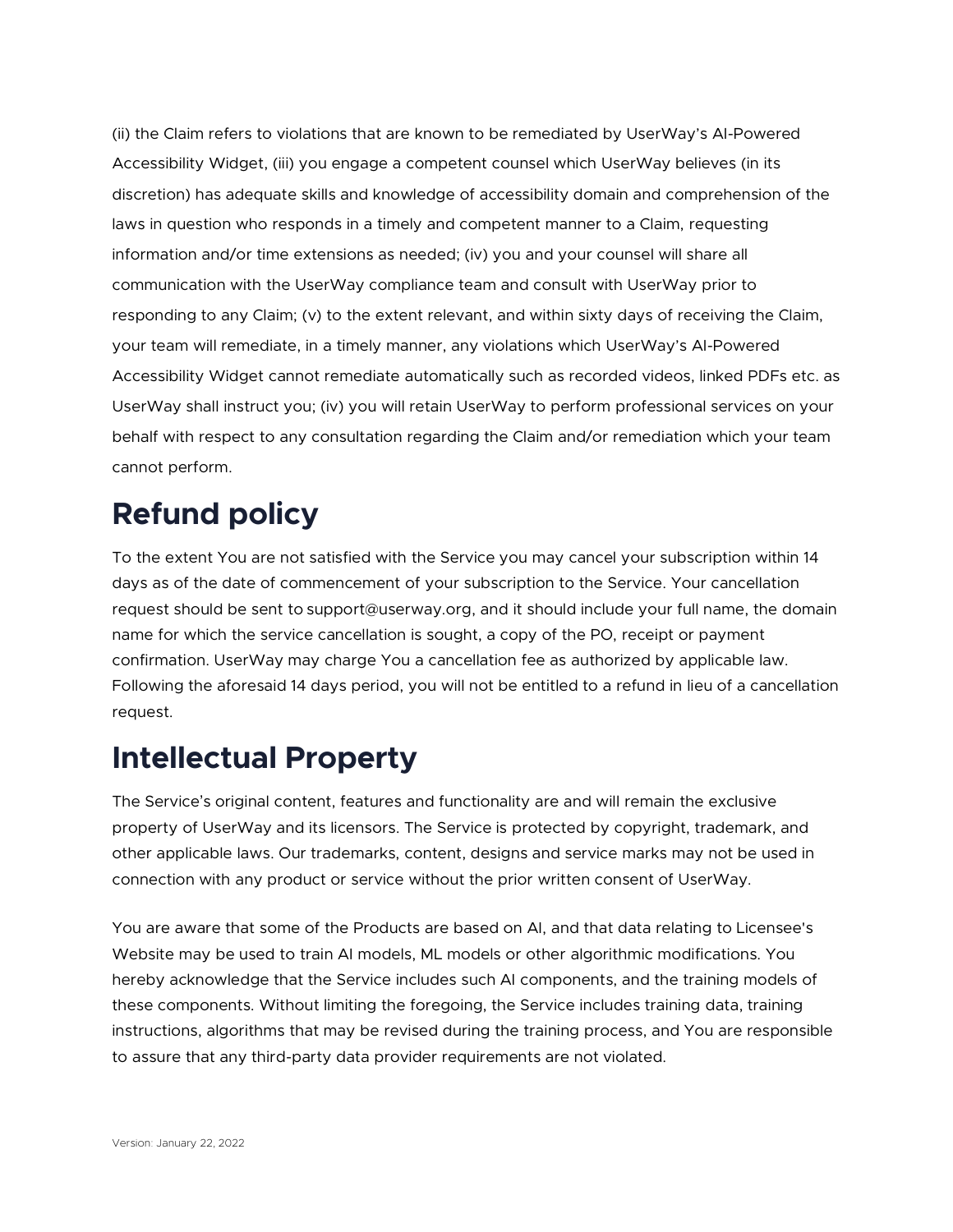The name "UserWay" and any trademarks and/or service marks or symbols are the property of UserWay. The purchase of a License to use the Products does not permit You to make use of any of the trademarks, copyright or service symbols for any purpose not expressly contained in these Terms.

Any ideas, requests, feedbacks, recommendations, error and bug reports, comments, concepts, additional features and other requests or suggestions that You may provide Us in connection to the Service (collectively "**Ideas**"), will be owned by Us. You hereby irrevocably assign and transfer any intellectual property rights in such Ideas to us, free of charge. You agree that the same will automatically become our property and that we shall be entitled to use, exploit, implement, adapt, develop, copy, reproduce, publish, license or assign the rights to such materials and Ideas without any obligation to make any royalty or other payment to You, and without any obligation of credit or notice to You. If You intend to retain any intellectual property rights in Your Ideas, please do not submit them to Us without Our prior written approval. The provisions of this clause shall continue to apply regardless of the cessation of the provision of the Services upon the conclusion of the License, for any reason whatsoever. The provisions of this section do not derogate or diminish any rights afforded to Us pursuant to the provisions of any applicable law.

#### **Links to Other Web Sites**

Our Service may contain links to, or provide tools that enable You to interact with, third-party web sites or services (such as Google, Facebook, Twitter, YouTube, etc.) that are not owned or controlled by UserWay.

UserWay has no control over, and assumes no responsibility for, the content, privacy policies, or practices of any third-party web sites or services. You further acknowledge and agree that UserWay shall not be responsible or liable, directly or indirectly, for any damage or loss caused or alleged to be caused by or in connection with use of or reliance on any such content, goods or services available on or through any such web sites or services.

You agree that Your use of the Service may incur third-party fees, such as fees charged by Your carrier for data usage, and You agree to pay all such fees and abide by all such terms. By using the Service, You expressly relieve UserWay from any and all liability arising from Your use of any third-party website or third-party services.

We strongly advise You to read the terms and conditions and privacy policies of any third-party web sites or services that You visit.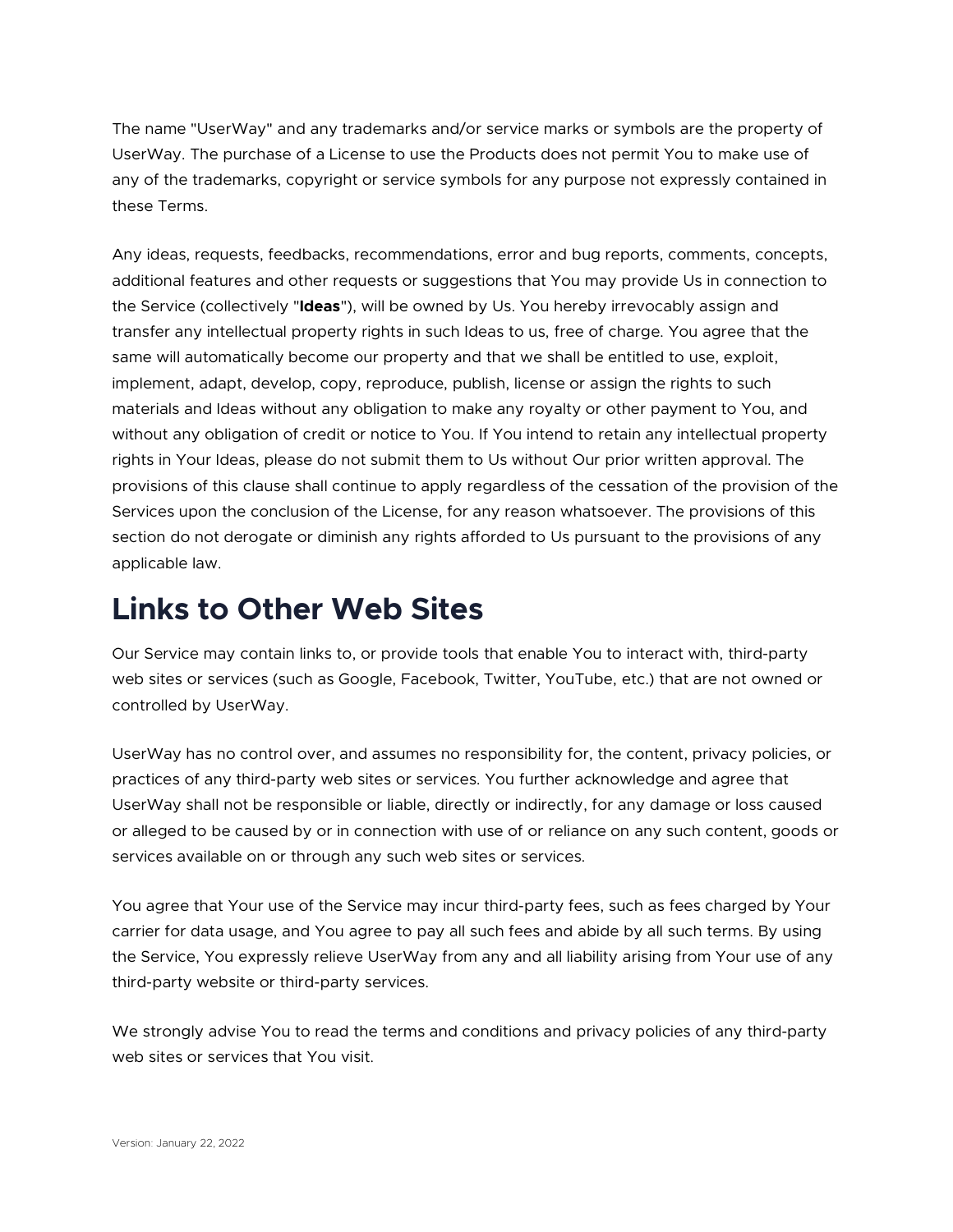# **Termination**

We may terminate Your use of the Service immediately, without prior notice or liability, for any reason whatsoever, including without limitation Your breach these Terms. Upon termination, Your right to use the Service will immediately cease. If You wish to terminate the Service, You may simply discontinue using it. The expiration or termination of these Terms shall not relieve You of any obligation intended to survive under these Terms, nor any obligation to pay the applicable fees under the PO.

## **Indemnification**

To the extent permitted by applicable law, You shall indemnify, hold harmless and defend UserWay, its subsidiaries and their respective officers, directors, employees, agents and representatives ("**UserWay's Indemnities**") at Your expense, from any and all third-party claims, actions, proceedings, and suits brought against UserWay's Indemnities, and all related liabilities, damages, settlements, penalties, fines, costs or expenses (including, reasonable attorneys' fees and other litigation expenses) incurred by UserWay's Indemnities, arising out of or relating to (i) Your breach of these Terms; (ii) Your use of the Service; (iii) Your violations of applicable laws, rules or regulations in connection with the Service; (iv) any representations and warranties made by You concerning any aspect of the Service; (v) any claims made by or on behalf of any third party pertaining directly or indirectly to Your use of the Service; and (vi) violations of Your obligations of privacy.

UserWay shall provide You with written notice of any claim, suit or action for which such indemnification is being sought. You shall cooperate as fully as reasonably required in the defense of any claim. UserWay reserves the right, at its own expense, to assume the exclusive defense and control of any matter subject to indemnification by You.

# **Disclaimer of Warranties**

USE OF THE SERVICE AND ANY RELIANCE BY YOU UPON THE SERVICE, INCLUDING ANY ACTION TAKEN BY YOU BECAUSE OF SUCH USE OR RELIANCE, IS AT YOUR SOLE RISK. USERWAY DOES NOT WARRANT THAT THE SERVICE WILL BE UNINTERRUPTED OR FREE OF ERRORS, VIRUSES, OR OTHER HARMFUL COMPONENTS. USERWAY MAY MAKE IMPROVEMENTS AND/OR CHANGES IN THE SERVICES AT ANY TIME. USERWAY MAKES NO REPRESENTATIONS AS TO THE SUITABILITY, RELIABILITY, AVAILABILITY, TIMELINES, AND ACCURACY OF THE SERVICE. THE SERVICE IS PROVIDED "AS IS" AND "AS AVAILABLE", "WITH ALL FAULTS" AND USERWAY DISCLAIMS ALL WARRANTIES, EXPRESS OR IMPLIED, INCLUDING, BUT NOT LIMITED TO, IMPLIED WARRANTIES OF MERCHANTABILITY, FITNESS FOR A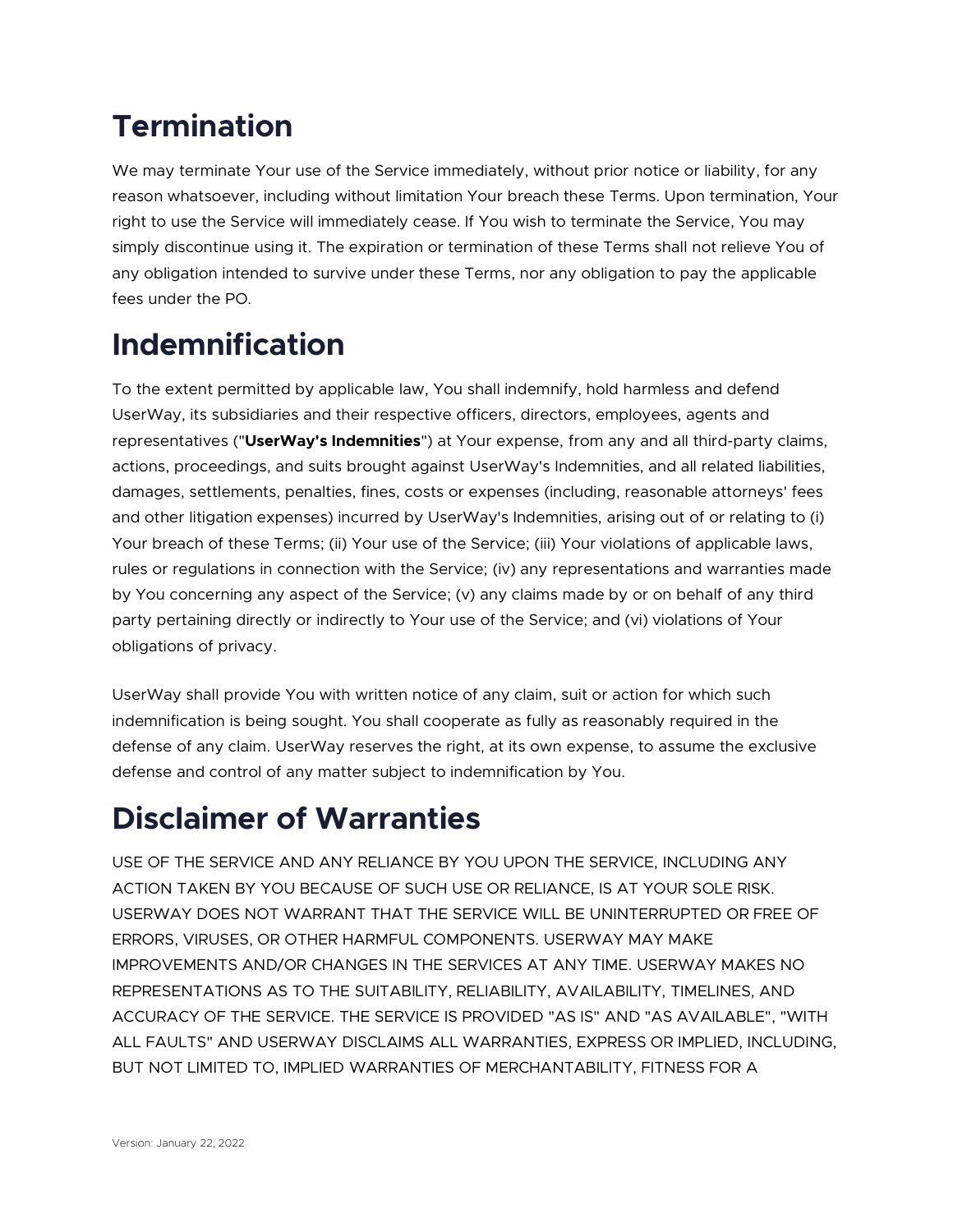PARTICULAR PURPOSE, TITLE AND NON-INFRINGEMENT, AND ARE ONLY INTENDED TO BE USED BY YOU ON THE LICENSEE'S WEBSITE FOR WHICH YOU HAVE OBTAINED A LICENSE.

USERWAY, ITS SERVICE PROVIDERS, AGENTS AND SUB-CONTRACTORS DOES NOT WARRANT THAT: (A) THE SERVICE WILL MEET YOUR REQUIREMENTS OR EXPECTATIONS; OR (B) THAT DEFECTS, IF ANY, WILL BE CORRECTED. APPLICABLE LAW MAY NOT ALLOW THE EXCLUSION OF IMPLIED WARRANTIES, SO THE ABOVE EXCLUSIONS MAY NOT APPLY TO YOU IN THIS REGARD.

YOUR SOLE AND EXCLUSIVE REMEDY FOR ANY FAILURE OR NONPERFORMANCE OF THE SERVICE SHALL BE FOR USERWAY TO USE COMMERCIALLY REASONABLE EFFORTS TO ADJUST OR REPAIR THE SERVICE.

# **Limitation of Liability**

TO THE EXTENT PERMITTED BY APPLICABLE LAW, IN NO EVENT SHALL USERWAY BE LIABLE FOR ANY DIRECT, INDIRECT, SPECIAL, INCIDENTAL, CONSEQUENTIAL, EXEMPLARY, OR PUNITIVE DAMAGES, OR ANY DAMAGES WHATSOEVER, INCLUDING, BUT NOT LIMITED TO LOSS OF USE, SALES, DATA, PROFITS LOSS OF OR DAMAGE TO BUSINESS, LOSS OF CONTRACTS OR LOSS OF CUSTOMERS, EVEN IF USERWAY HAS BEEN ADVISED OF, KNEW OR SHOULD HAVE KNOWN THAT SUCH DAMAGES WERE POSSIBLE AND EVEN IF DIRECT DAMAGES DO NOT SATISFY A REMEDY.

YOU FURTHER AGREE THAT WE SHALL HAVE NO RESPONSIBILITY FOR ANY DAMAGES SUFFERED BY YOU IN CONNECTION WITH LOSS OF DATA, ERRORS, SYSTEM DOWN TIME, NETWORK OR SYSTEM OUTAGES, COMMUNICATIONS LINE FAILURE, FILE CORRUPTION, OR SERVICE INTERRUPTIONS CAUSED BY THE NEGLIGENCE OF EITHER US OR OUR SUB-CONTRACTORS AND SERVICE PROVIDERS, ALL IN IRRESPECTIVE OF THE THEORY UPON WHICH ANY CLAIM MAY BE BASED, EVEN IF WE HAVE BEEN ADVISED OF THE POSSIBILITY OF SUCH DAMAGES.

USERWAY'S TOTAL CUMULATIVE LIABILITY TO YOU OR ANY OTHER PARTY FOR ANY LOSS OR DAMAGES RESULTING FROM CLAIMS, DEMANDS, OR ACTIONS ARISING OUT OF OR RELATING TO THESE TERMS WILL AT ALL TIMES BE LIMITED TO THE SERVICE FEES PAID BY YOU TO US FOR THE SERVICES PROVIDED DURING THE SIX MONTHS PERIOD PRECEDING THE CIRCUMSTANCES FIRST GIVING RISE TO THE CLAIM OF LIABILITY AND IN THE ABSENCE OF SUCH PAYMENT TO A SUM OF US\$100.

MOREOVER, USERWAY SHALL HAVE NO LIABILITY FOR (A) ANY CLAIM OF PATENT, TRADE SECRET OR COPYRIGHT INFRINGEMENT BASED ON THE USE OF OTHER THAN THE THEN-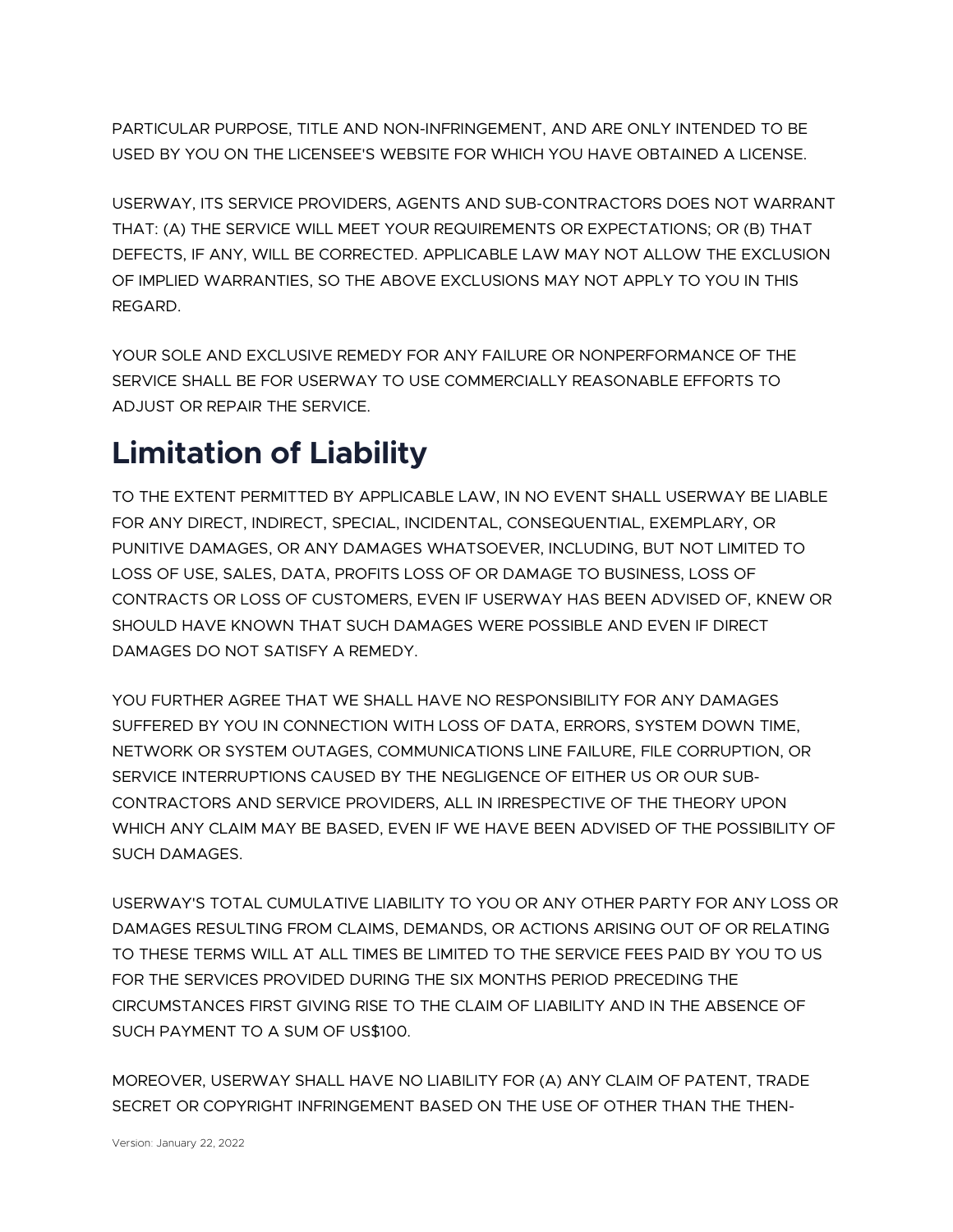LATEST RELEASE OF THE SERVICE, IF SUCH INFRINGEMENT COULD HAVE BEEN AVOIDED BY USE OF THE LATEST RELEASE, (B) THE SECURITY AND INTEGRITY OF ANY DATA OR INFORMATION YOU STORE OR TRANSMIT USING THE SERVICE OR THE INTERNET, INCLUDING ANY DATA OR INFORMATION STORED OR TRANSMITTED BY ANY COMPUTER DESIGNATED AS "SECURE". YOU ARE RESPONSIBLE FOR IMMEDIATELY REPORTING TO USERWAY ANY ISSUE THAT COULD COMPROMISE THE SECURITY OR INTEGRITY OF ANY USER OR SYSTEM TAKING PART IN THE SERVICE OR (C) ANY CLAIM OF PATENT INFRINGEMENT BASED ON THE (I) USE OF THE SERVICE IN COMBINATION WITH OTHER MATERIALS NOT PROVIDED BY USERWAY WHERE INFRINGEMENT WOULD NOT HAVE RESULTED BUT FOR SUCH COMBINATION, OR (II) MODIFICATION OF THE SERVICE BY ANYONE OTHER THAN USERWAY WHERE INFRINGEMENT WOULD NOT HAVE RESULTED BUT FOR SUCH MODIFICATION.

You further represent and warrant to us that you are aware that: (i) the use of the Products cannot assure that no claims will be filled against You in connection with failure of the Licensee Website to comply with all the requirements under the WCAG Standard; (ii) any discussion with Our representatives shall not constitute legal advice; (iii) the Scanner reports may not accurately reflect all of the website's accessibility features, issues or violations; and (iv) any Professional Services provided (if provided) are provided at Your own risk. You hereby explicitly waive any claim you may have against Us with respect to the above and you acknowledge that the consideration paid to us has been calculated also based upon Your consent to the aforesaid waiver.

#### **Governing Law**

These Terms shall be governed and construed in accordance with the laws of the State of Delaware, without regard to its conflict of law provisions. The competent courts in Delaware, shall have sole and exclusive jurisdiction over any dispute arising from or in connection with these Terms and Conditions.

Our failure to enforce any right or provision of these Terms will not be considered a waiver of those rights. If any provision of these Terms is held to be invalid or unenforceable by a court, the remaining provisions of these Terms will remain in effect. These Terms constitute the entire agreement between Us regarding Our Service and supersede and replace any prior agreements We might have between Us regarding the Service.